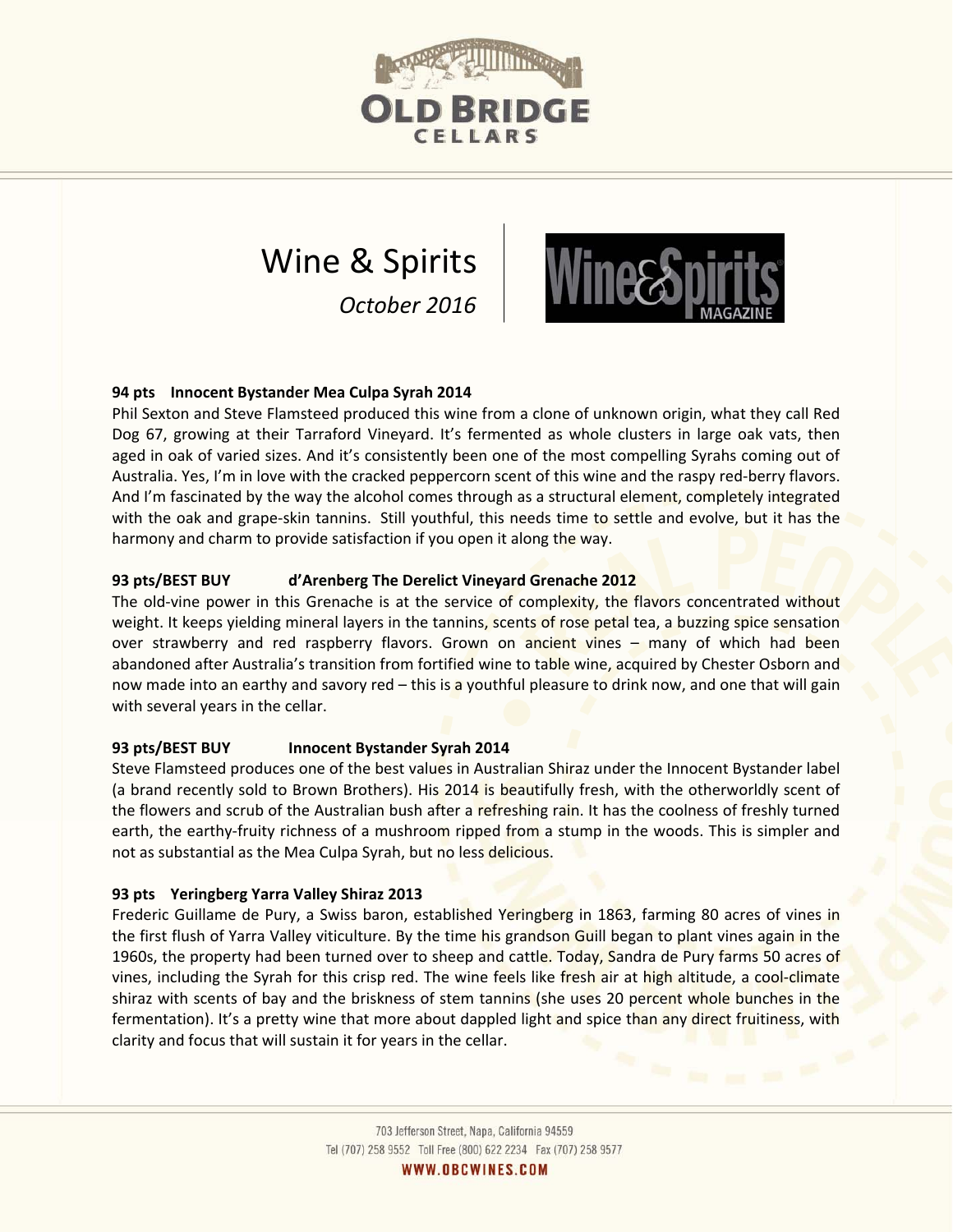

# **92 pts/BEST BUY d'Arenberg The Footbolt Shiraz 2012**

A great vintage of The Footbolt, this has the balance, savory spice and density of an old-vine wine (all estate grown, the flavors come in any color you like, as long as it's black – black plum skin, black olive, black pepper – their intensity lightened by a floral note that lasts.

# **92 pts Giant Steps Yarra Valley Chardonnay 2015**

This is mouthwatering, a sensation that doesn't often come to mind with Australian Chardonnay. That's due, in large part, to a vintage that ripened Chardonnay to crisp flavors of apples and pears with plenty of natural acidity. Phil Sexton and Steve Flamsteed nurtured that freshness through fermentation in 500 liter French oak puncheons (20 percent new), with no added yeast, no malolactic and limited lees stirring as the wines matured. The result is delicate, bright and zesty, with a clean, pleasantly salty finish. The wine's precision suggests watching out for the release of Giant Steps' single-vineyard chardonnays from 2015.

# **92 pts Yeringberg Yarra Valley 2013**

Sandra de Pury's father started replanting his family's estate in 1969, beginning with the Cabernet Sauvignon, later adding Franc, Malbec, Merlot and Petit Verdot. She blends their fruit into this classic cool-climate red, sleek in its integration of herbal complexities and earthy depths. The wine's tannins are rich enough to feel chocolatey, or maybe like finely worked leather. They provide the base layer for bright cherry flavors and green herb scents, all working together ward a soft, clean finish.

# **91 pts/BEST BUY Kilikanoon Killerman's Run Riesling 2014**

Earthy and austere, this is a dry white with playful tension to the flavors, a buzz of acidity stinging the scents of honeycomb and lime. Tight for now, this will develop richer lime flavors with five years in the cellar.

# **91 pts/BEST BUY Maison L'Envoyé Fleurie 2014**

Generous and firm from the first taste, this wine rides its youthful energy over concentrated tannins, mingling rose scents with notes of pepper and mustard seed. You could decant this now to serve with a salad of bitter greens and seared chicken liver, or cellar it to let the tannins soften.

# **91 pts/BEST BUY Plantagenet Estate Shiraz 2013**

A cool Shiraz with a transparent red glow to the flavor, this wine's beefy tones and crushed-peppercorn scents will meld in umami satisfaction with the roast beef. It's tense and vibrant, just dense enough to fill the structure, lasting on that scent of freshly ground black pepper.

# **91 pts Brokenwood ILR Reserve Semillon 2005**

Light in body and vast in flavor, this mature Semillon has a flintiness that tightens around its flavors of honeycomb and apricots, holding those flavors to a savory line. Decant it for an oyster pan roast or most anything else from the sea.

WWW.OBCWINES.COM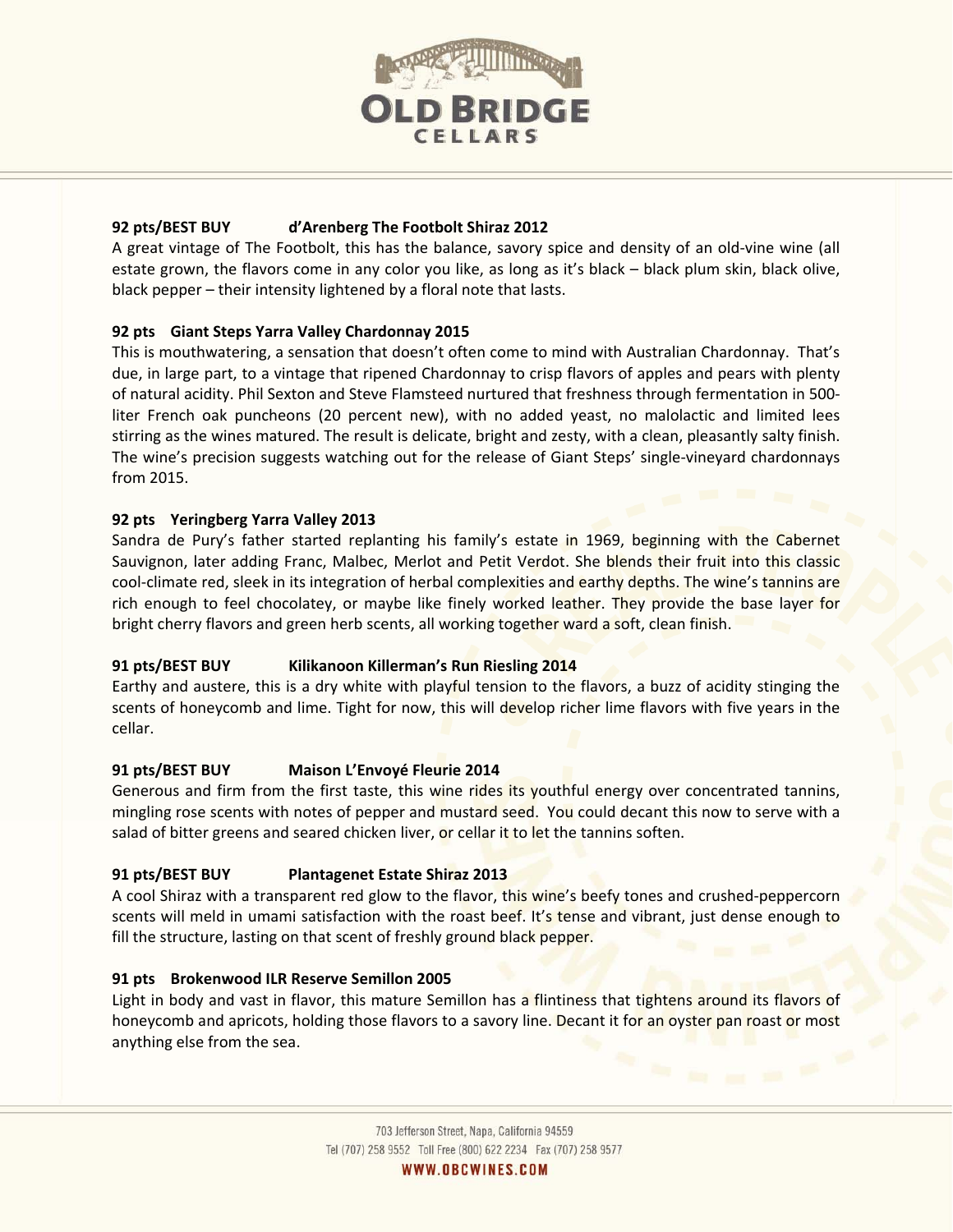

#### **91 pts Chambers Rosewood Rare Muscat NV**

Stephen Chambers' family has been growing muscat for fortified wines in Rutherglen since 1858. He blends his Rare Muscat from stocks of wine aged in cask for more than 100 years, producing a superconcentrated essence of sweet grapes and time. The wine's sugar intensity is matched by powerful lemony acidity, adding a brisk citrus note to the heady scents of golden raisins and beeswax. Enjoy it in small sips, or drizzled over vanilla ice cream.

#### **91 pts Chapter 24 Vineyards Fire + Flood The Fire Pinot Noir 2014**

Chapter 24's blend from volcanic soils, this vintage of The Fire is generous and warm, with a scent of brown spices and cherry compote. The flavors are a bit more oak-driven compared to the 2013, given to cinnamon and cocoa flavors, which lend weight but also weigh the wine down a bit. Cellar for six months or more to let the oak and fruit integrate.

#### **91 pts Chapter 24 Vineyards Last Chapter Pinot Noir 2014**

What this wines lacks in complexity it more than makes up for in its purity, freshness and mouthwatering buoyancy. Scents of smoke and toast give way to a plush robe of black cherry flavor, juicy, persistent and satisfying.

#### **91 pts Giant Steps Yarra Valley Pinot Noir 2015**

Starting off dark and pungently sappy, with floral scents of violets and fennel, this reveals its elegance and freshness as it seems to gain focus with the air. The fruit tightens into spicy cranberry and raspberry, with juicy, crunchy acidity. It's simple, youthful pinot to enjoy with roast duck.

#### **91 pts Yeringberg Yarra Valley Viognier 2014**

An opulent viognier with spicy baked peach fruit, this is cool and dense, lasting with clean, zesty flavors. Pour it with mussels in a curry broth.

#### **90 pts/BEST BUY Plantagenet Omrah Shiraz 2013**

So light and red fruited you might mistake this for a coastal pinot noir, this balances bright red apple sweetness with saltier notes of nori and hen of the woods mushrooms

# **90 pts/BEST BUY Maison L'Envoyé Moulin-à-Vent 2014**

A youthful Beaujolais, this offers generous licorice- and cherry-scented fruit up front, then dives into meaty tannins, as sweet and spicy as *saucisson*. The acidity brings out floral notes in the fruit, while the silky tannins are ready to pick up on the grizzle of a grilled steak  $-$  though this will only get better with a few more years of bottle age.

#### **90 pts Chambers Rosewood Grand Muscat NV**

From stocks dating back into the early 20<sup>th</sup> century, this wine has concentrated in cask knot a dark essence of caramel, butterscotch and bitter orange flavor. The treacle-sweet fruit and warm bitterness play off each other, with a slow burn to the long, clean finish.

WWW.OBCWINES.COM